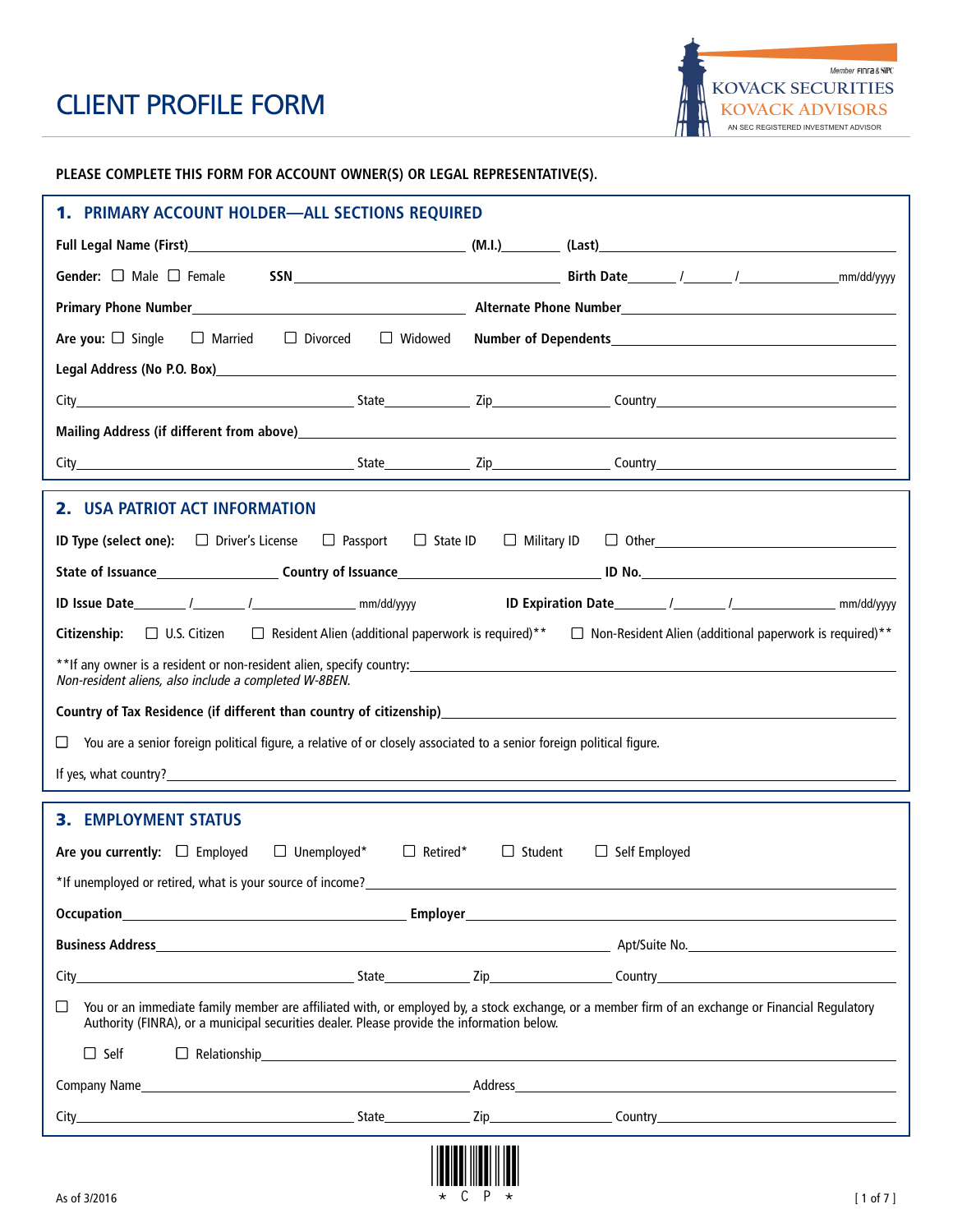

#### **PRIMARY ACCOUNT HOLDER, CONTINUED**

## **4. PERSONAL FINANCIAL SITUATION NEEDS, LIQUIDITY CONSIDERATIONS, AND TAX STATUS**

**Please tell us your best estimate as to the Account Holder's finances:**

| Annual Income <sup>1</sup> (Individual)                                                                                                                                                                                       |                                                                                                                      | Annual Income (Combined Household) |                                                    |                   | Annual Expenses <sup>2</sup> (Combined Household)  |                              |                                                                     |  |
|-------------------------------------------------------------------------------------------------------------------------------------------------------------------------------------------------------------------------------|----------------------------------------------------------------------------------------------------------------------|------------------------------------|----------------------------------------------------|-------------------|----------------------------------------------------|------------------------------|---------------------------------------------------------------------|--|
| \$_                                                                                                                                                                                                                           | <u> 1989 - Andrea Station Barbara, amerikan per</u>                                                                  |                                    |                                                    |                   |                                                    |                              |                                                                     |  |
| Net Worth <sup>3</sup> (Combined Household)                                                                                                                                                                                   |                                                                                                                      |                                    | Liquid Net Worth <sup>4</sup> (Combined Household) |                   | Special Expenses <sup>5</sup> (Combined Household) |                              |                                                                     |  |
| \$.                                                                                                                                                                                                                           | <u> 1989 - Johann Barn, mars ann an t-Amhain Aonaich an t-Aonaich an t-Aonaich ann an t-Aonaich ann an t-Aonaich</u> |                                    |                                                    |                   | \$                                                 |                              | <u> 1980 - Andrea Station Barbara, amerikan personal (h. 1980).</u> |  |
| Timeframe for Special Expenses: $\Box$ Within 2 Years                                                                                                                                                                         |                                                                                                                      | $\Box$ 3-5 Years                   |                                                    | $\Box$ 6-10 Years | $\Box$ Not Applicable                              |                              |                                                                     |  |
| <b>Tax Rate:</b>                                                                                                                                                                                                              | $\Box$ 15% or below                                                                                                  | $\Box$ 16-28%                      |                                                    | $\Box$ Over 28%   |                                                    |                              |                                                                     |  |
| Liquidity Needs <sup>6</sup> :                                                                                                                                                                                                | $\Box$ Not Important                                                                                                 |                                    | $\Box$ Somewhat Important                          | $\Box$ Important  | $\Box$ Very Important                              |                              |                                                                     |  |
| <b>General Investment Knowledge and Experience:</b>                                                                                                                                                                           |                                                                                                                      | $\Box$ None                        |                                                    | $\Box$ Limited    |                                                    | $\Box$ Moderate/Good         | $\Box$ Extensive                                                    |  |
| Please check the boxes that best describe your investment experience to date.                                                                                                                                                 |                                                                                                                      |                                    |                                                    |                   |                                                    |                              |                                                                     |  |
| Product                                                                                                                                                                                                                       |                                                                                                                      | <b>Level of Experience</b>         |                                                    |                   |                                                    | <b>Transactions Per Year</b> |                                                                     |  |
|                                                                                                                                                                                                                               | <b>No Experience</b>                                                                                                 | <b>Limited</b>                     | Good                                               | <b>Extensive</b>  | $0 - 5$                                            | $6 - 15$                     | Over 15                                                             |  |
| <b>Mutual Funds</b>                                                                                                                                                                                                           | □                                                                                                                    | □                                  | □                                                  | □                 | □                                                  | $\Box$                       | $\Box$                                                              |  |
| <b>Variable Life</b>                                                                                                                                                                                                          | $\Box$                                                                                                               | □                                  | П                                                  | $\Box$            | $\Box$                                             | П                            | П                                                                   |  |
| <b>Variable Annuities</b>                                                                                                                                                                                                     | П                                                                                                                    | ⊓                                  | П                                                  | $\perp$           | П                                                  | П                            | □                                                                   |  |
| <b>Stocks</b>                                                                                                                                                                                                                 | $\Box$                                                                                                               | □                                  | П                                                  | П                 | $\Box$                                             | $\Box$                       | П                                                                   |  |
| <b>Bonds</b>                                                                                                                                                                                                                  | $\Box$                                                                                                               | □                                  | П                                                  | П                 | □                                                  | $\Box$                       | $\Box$                                                              |  |
| <b>Options</b>                                                                                                                                                                                                                | П                                                                                                                    | □                                  | П                                                  | П                 | Π                                                  | П                            | П                                                                   |  |
| Alternative Investments*                                                                                                                                                                                                      | П                                                                                                                    | $\Box$                             | $\mathsf{L}$                                       | $\perp$           | □                                                  | П                            | $\perp$                                                             |  |
| <b>Equity Index Annuities</b>                                                                                                                                                                                                 | П                                                                                                                    | $\Box$                             | $\Box$                                             | П                 | □                                                  | $\Box$                       | П                                                                   |  |
| <b>Fixed Annuities</b>                                                                                                                                                                                                        | П                                                                                                                    | $\sqcup$                           | $\mathsf{L}$                                       | $\perp$           | П                                                  | П                            | $\perp$                                                             |  |
| Other: when the control of the control of the control of the control of the control of the control of the control of the control of the control of the control of the control of the control of the control of the control of | $\mathsf{L}$                                                                                                         | □                                  | $\mathsf{L}$                                       | $\mathbf{L}$      | $\mathsf{L}$                                       | П                            |                                                                     |  |

\*Alternative Investments include REITs, BDCs, DPPs, LPs, Managed Futures and any other investment with limitations on liquidity.

**1. Annual Income** includes income from sources such as employment, alimony, social security, investment income, etc.

**2. Annual Expenses** might include mortgage payments, rent, long-term debts, utilities, alimony or child support payments, etc.

**3. Net Worth** is the value of your assets minus your liabilities. For purposes of this application, assets include stocks, bonds, mutual funds, other securities, bank accounts and other personal property. Do not include your primary residence among your assets. For liabilities, include any outstanding loans, credit card balances, taxes, etc. Do not include your mortgage.

**4. Liquid Net Worth** is your net worth minus assets that cannot be converted quickly and easily into cash, such as real estate, business equity, personal property, automobiles, expected inheritance, assets earmarked for other purposes, and investments or accounts subject to substantial penalties if they were sold or if assets were withdrawn from them.

**5. Special Expenses** might include a home purchase, remodeling a home, a car purchase, education, medical expenses, etc. Please indicate if not applicable (n/a).

**6. Liquidity Needs** are the extent to which a customer desires the ability or has financial obligations that dictate the need to quickly and easily convert to cash all or a portion of an investment or investments without experiencing significant loss in value from, for example, the lack of a ready market, or incurring significant costs or penalties.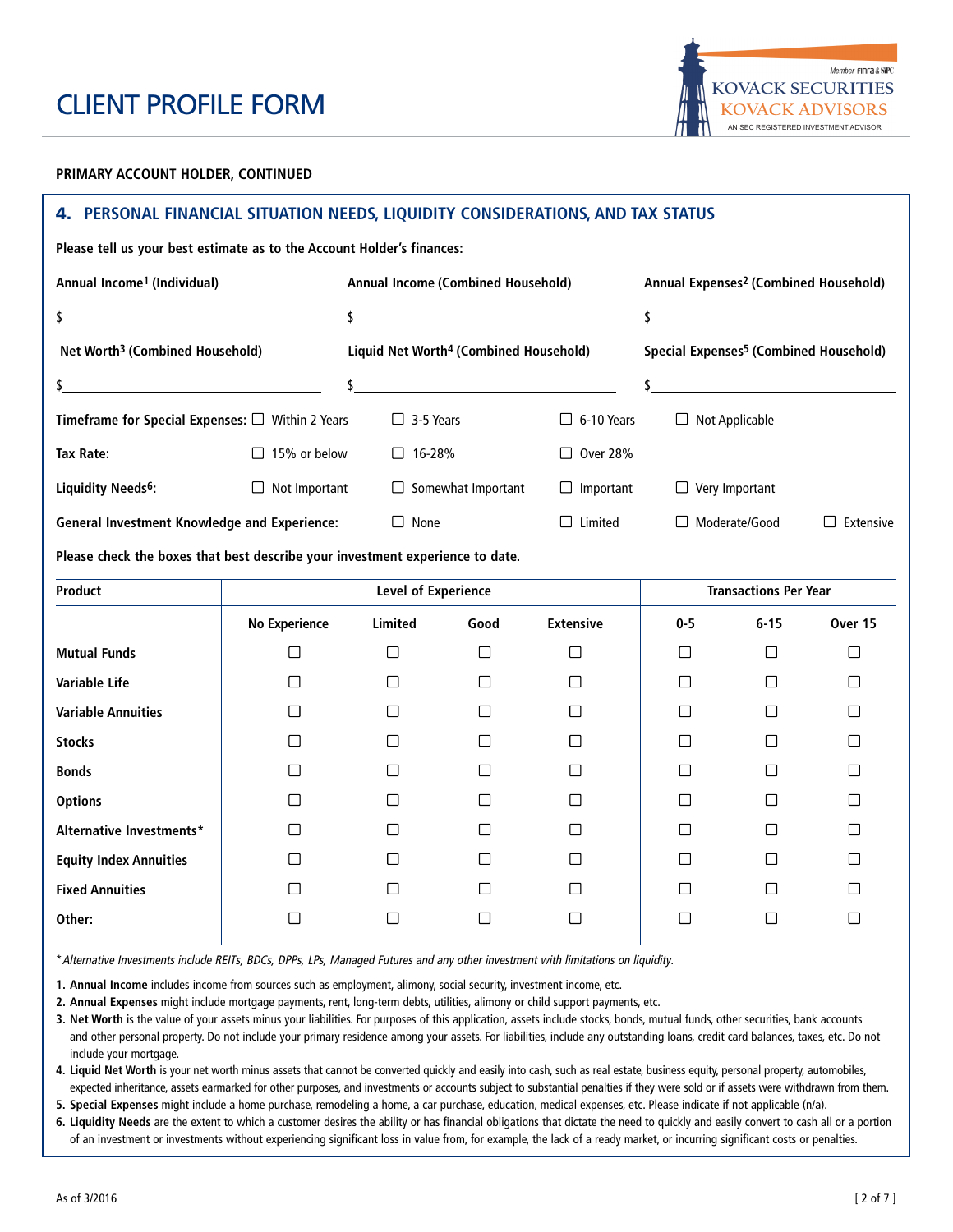| 5. SECONDARY ACCOUNT HOLDER-ALL SECTIONS REQUIRED                                                                                                                                                                                                        |  |                                                                |  |  |
|----------------------------------------------------------------------------------------------------------------------------------------------------------------------------------------------------------------------------------------------------------|--|----------------------------------------------------------------|--|--|
|                                                                                                                                                                                                                                                          |  |                                                                |  |  |
| Gender: $\Box$ Male $\Box$ Female                                                                                                                                                                                                                        |  | mm/dd/yyyy                                                     |  |  |
| Primary Phone Number Number Number Number Number Number Number Number Number Number Number Number Number Number                                                                                                                                          |  |                                                                |  |  |
| $\Box$ Divorced<br>$\Box$ Widowed<br>Are you: $\Box$ Single<br>$\Box$ Married                                                                                                                                                                            |  |                                                                |  |  |
| Legal Address (No P.O. Box) and the contract of the contract of the contract of the contract of the contract of the contract of the contract of the contract of the contract of the contract of the contract of the contract o                           |  |                                                                |  |  |
|                                                                                                                                                                                                                                                          |  |                                                                |  |  |
| Mailing Address (if different from above) which is a state of the control of the control of the control of the control of the control of the control of the control of the control of the control of the control of the contro                           |  |                                                                |  |  |
|                                                                                                                                                                                                                                                          |  |                                                                |  |  |
|                                                                                                                                                                                                                                                          |  |                                                                |  |  |
| <b>6. USA PATRIOT ACT INFORMATION</b>                                                                                                                                                                                                                    |  |                                                                |  |  |
| $\Box$ Passport $\Box$ State ID<br><b>ID Type (select one):</b> $\Box$ Driver's License                                                                                                                                                                  |  | $\Box$ Military ID $\Box$ Other                                |  |  |
|                                                                                                                                                                                                                                                          |  |                                                                |  |  |
|                                                                                                                                                                                                                                                          |  |                                                                |  |  |
| $\Box$ Resident Alien (additional paperwork is required)**<br><b>Citizenship:</b> $\Box$ U.S. Citizen                                                                                                                                                    |  | $\Box$ Non-Resident Alien (additional paperwork is required)** |  |  |
| **If any owner is a resident or non-resident alien, specify country:<br>**If any owner is a resident or non-resident alien, specify country:<br>Non-resident aliens, also include a completed W-8BEN.                                                    |  |                                                                |  |  |
| Country of Tax Residence (if different than country of citizenship) <b>Country Country of Tax Residence</b> (if different than country of citizenship) <b>Country Country Country Country Country Country Country Country Country Cou</b>                |  |                                                                |  |  |
| You are a senior foreign political figure, a relative of or closely associated to a senior foreign political figure.                                                                                                                                     |  |                                                                |  |  |
| If yes, what country? The control of the control of the control of the control of the control of the control of the control of the control of the control of the control of the control of the control of the control of the c                           |  |                                                                |  |  |
| <b>7. EMPLOYMENT STATUS</b>                                                                                                                                                                                                                              |  |                                                                |  |  |
| Are you currently: $\square$ Employed<br>$\Box$ Unemployed*<br>$\Box$ Retired*<br>$\Box$ Student<br>$\Box$ Self Employed                                                                                                                                 |  |                                                                |  |  |
| *If unemployed or retired, what is your source of income?<br>The same state of the state of the state of the state of the state of the state of the state of the state of the state of the state of the state of the state of th                         |  |                                                                |  |  |
|                                                                                                                                                                                                                                                          |  |                                                                |  |  |
|                                                                                                                                                                                                                                                          |  |                                                                |  |  |
|                                                                                                                                                                                                                                                          |  |                                                                |  |  |
| You or an immediate family member are affiliated with, or employed by, a stock exchange, or a member firm of an exchange or Financial Regulatory<br>$\Box$<br>Authority (FINRA), or a municipal securities dealer. Please provide the information below. |  |                                                                |  |  |
| $\Box$ Self<br>$\Box$ Relationship $\Box$                                                                                                                                                                                                                |  |                                                                |  |  |
| Company Name Company Name                                                                                                                                                                                                                                |  |                                                                |  |  |
|                                                                                                                                                                                                                                                          |  |                                                                |  |  |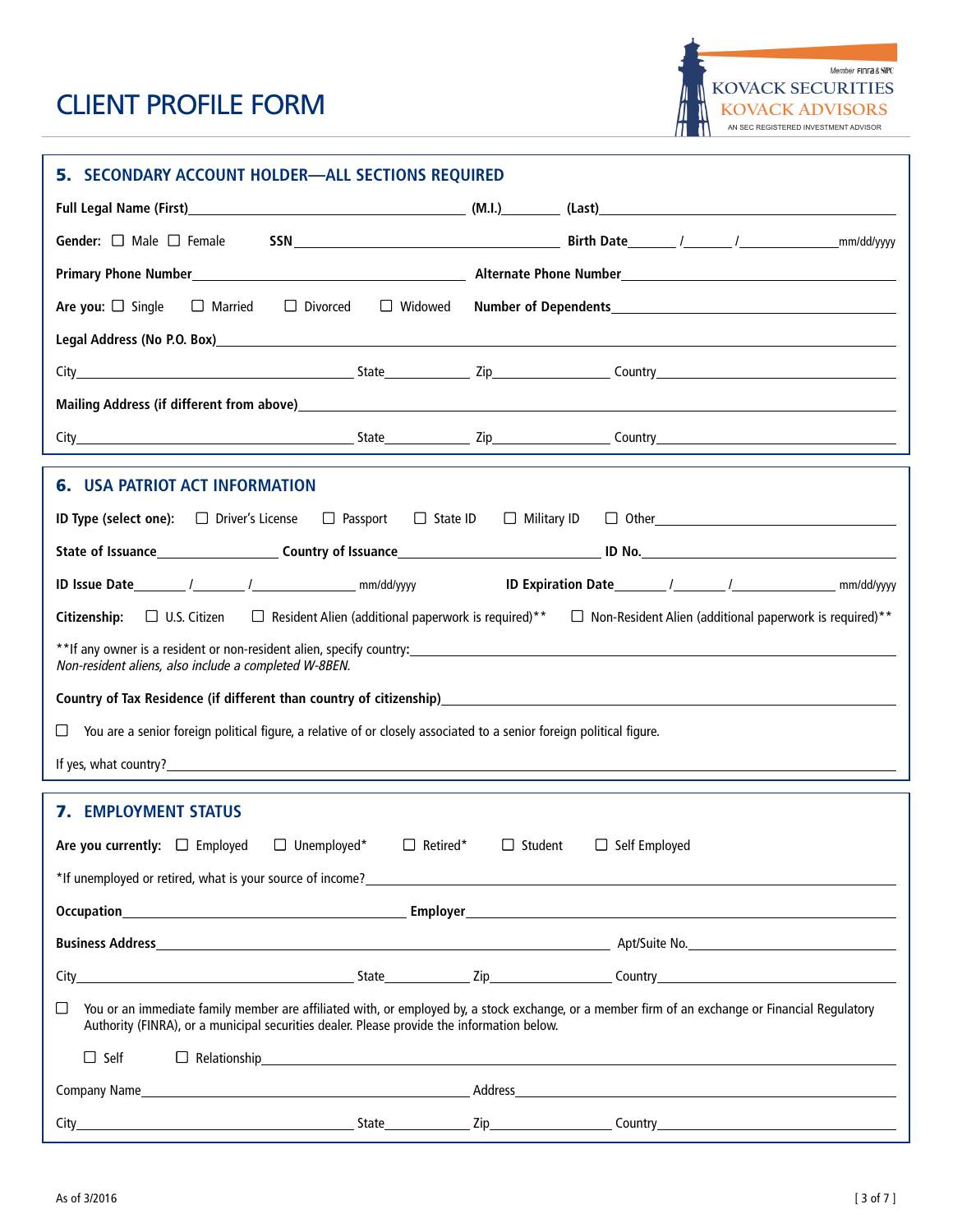

#### **SECONDARY ACCOUNT HOLDER, CONTINUED**

## **8. PERSONAL FINANCIAL SITUATION NEEDS, LIQUIDITY CONSIDERATIONS, AND TAX STATUS**

**Please tell us your best estimate as to the Account Holder's finances:**

| Annual Income <sup>1</sup> (Individual)                                       | Annual Income (Combined Household) |                            |                                                    | Annual Expenses <sup>2</sup> (Combined Household) |                                                    |                              |                                               |  |
|-------------------------------------------------------------------------------|------------------------------------|----------------------------|----------------------------------------------------|---------------------------------------------------|----------------------------------------------------|------------------------------|-----------------------------------------------|--|
| $\mathsf{s}$                                                                  |                                    | $\sim$                     |                                                    |                                                   |                                                    |                              |                                               |  |
| Net Worth <sup>3</sup> (Combined Household)                                   |                                    |                            | Liquid Net Worth <sup>4</sup> (Combined Household) |                                                   | Special Expenses <sup>5</sup> (Combined Household) |                              |                                               |  |
| \$<br><u> 1980 - Johann Barbara, martxa alemaniar a</u>                       |                                    |                            | $\sim$                                             |                                                   | \$                                                 |                              | <u> 1989 - Johann Stein, fransk politik (</u> |  |
| Timeframe for Special Expenses: $\Box$ Within 2 Years                         |                                    | $\Box$ 3-5 Years           |                                                    | $\Box$ 6-10 Years                                 | $\Box$ Not Applicable                              |                              |                                               |  |
| <b>Tax Rate:</b>                                                              | $\Box$ 15% or below                | $\Box$ 16-28%              |                                                    | $\Box$ Over 28%                                   |                                                    |                              |                                               |  |
| Liquidity Needs <sup>6</sup> :                                                | $\Box$ Not Important               |                            | $\Box$ Somewhat Important                          | $\Box$ Important                                  | $\Box$ Very Important                              |                              |                                               |  |
| <b>General Investment Knowledge and Experience:</b>                           |                                    | $\Box$ None                |                                                    | $\Box$ Limited                                    |                                                    | □ Moderate/Good              | $\Box$ Extensive                              |  |
| Please check the boxes that best describe your investment experience to date. |                                    |                            |                                                    |                                                   |                                                    |                              |                                               |  |
| Product                                                                       |                                    | <b>Level of Experience</b> |                                                    |                                                   |                                                    | <b>Transactions Per Year</b> |                                               |  |
|                                                                               | <b>No Experience</b>               | <b>Limited</b>             | Good                                               | <b>Extensive</b>                                  | $0 - 5$                                            | $6 - 15$                     | Over 15                                       |  |
| <b>Mutual Funds</b>                                                           | □                                  | $\Box$                     | $\Box$                                             | □                                                 | $\Box$                                             | $\Box$                       | □                                             |  |
| Variable Life                                                                 | $\Box$                             | $\Box$                     | $\Box$                                             | □                                                 | $\Box$                                             | $\Box$                       | $\Box$                                        |  |
| <b>Variable Annuities</b>                                                     | □                                  | $\Box$                     | П                                                  | П                                                 | $\Box$                                             | $\Box$                       | П                                             |  |
| <b>Stocks</b>                                                                 | П                                  | $\perp$                    | $\perp$                                            | $\mathsf{L}$                                      | □                                                  | П                            | $\mathsf{I}$                                  |  |
| <b>Bonds</b>                                                                  | $\Box$                             | П                          | П                                                  | П                                                 | $\Box$                                             | П                            | □                                             |  |
| <b>Options</b>                                                                | □                                  | □                          | П                                                  | ⊓                                                 | □                                                  | П                            | □                                             |  |
| Alternative Investments*                                                      | П                                  | П                          | П                                                  | П                                                 | П                                                  | П                            | П                                             |  |
| <b>Equity Index Annuities</b>                                                 | $\Box$                             | □                          | П                                                  | $\Box$                                            | П                                                  | П                            | □                                             |  |
|                                                                               |                                    |                            |                                                    |                                                   |                                                    |                              |                                               |  |
| <b>Fixed Annuities</b>                                                        | П                                  | П                          | П                                                  | П                                                 | П                                                  | П                            | $\mathsf{L}$                                  |  |

\*Alternative Investments include REITs, BDCs, DPPs, LPs, Managed Futures and any other investment with limitations on liquidity.

**1. Annual Income** includes income from sources such as employment, alimony, social security, investment income, etc.

**2. Annual Expenses** might include mortgage payments, rent, long-term debts, utilities, alimony or child support payments, etc.

**3. Net Worth** is the value of your assets minus your liabilities. For purposes of this application, assets include stocks, bonds, mutual funds, other securities, bank accounts and other personal property. Do not include your primary residence among your assets. For liabilities, include any outstanding loans, credit card balances, taxes, etc. Do not include your mortgage.

**4. Liquid Net Worth** is your net worth minus assets that cannot be converted quickly and easily into cash, such as real estate, business equity, personal property, automobiles, expected inheritance, assets earmarked for other purposes, and investments or accounts subject to substantial penalties if they were sold or if assets were withdrawn from them.

**5. Special Expenses** might include a home purchase, remodeling a home, a car purchase, education, medical expenses, etc. Please indicate if not applicable (n/a).

**6. Liquidity Needs** are the extent to which a customer desires the ability or has financial obligations that dictate the need to quickly and easily convert to cash all or a portion of an investment or investments without experiencing significant loss in value from, for example, the lack of a ready market, or incurring significant costs or penalties.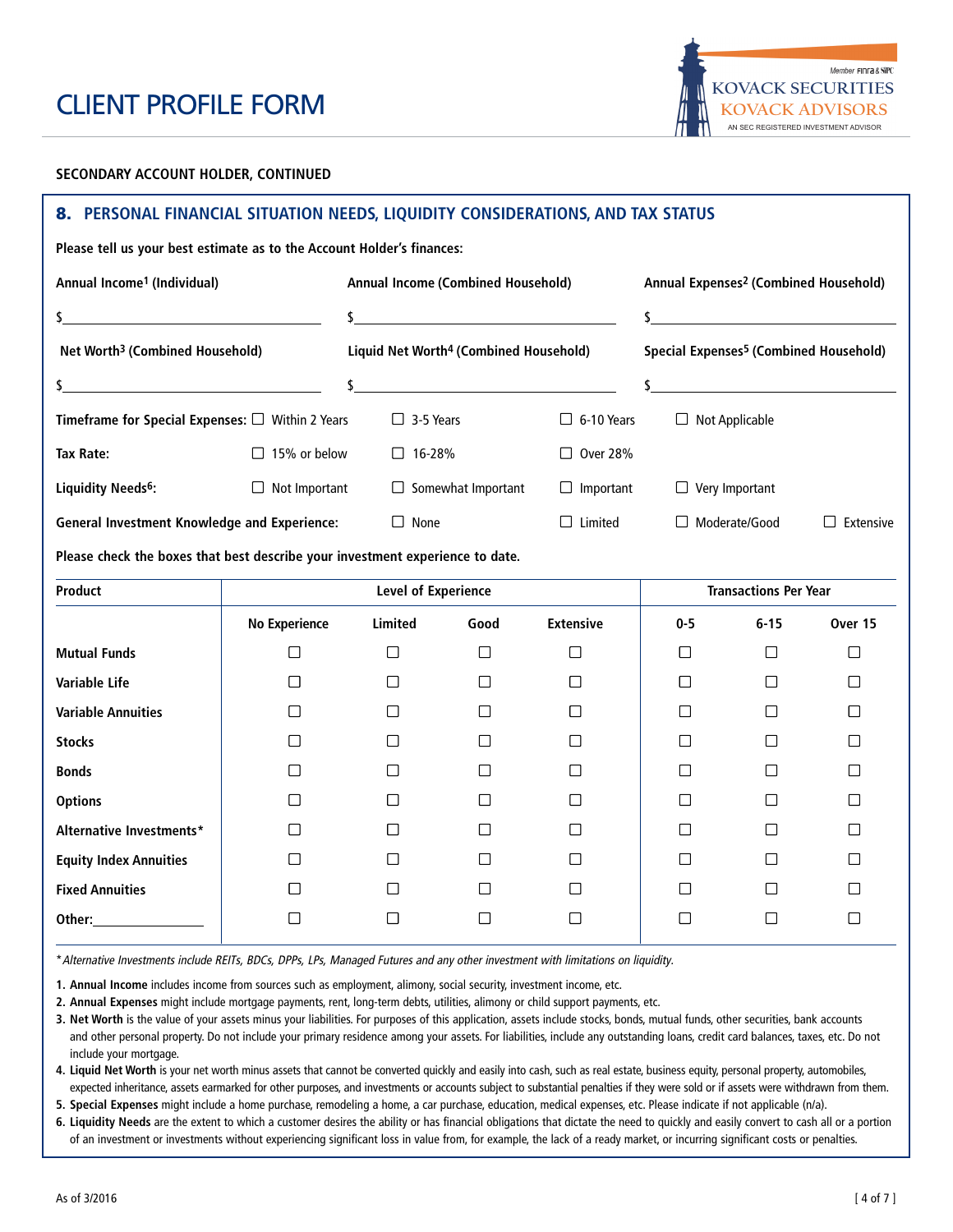

## **SIGNATURES**

#### **E-Delivery**

As a result of signing this Client Profile Form, you are advising us that your delivery preference for documents related to our firm records is to receive them via e-delivery. For client verification purposes a valid cell phone number is needed to complete e-delivery. See the **Informed Consent Agreement and Disclosure for E-Delivery** section of this form for important details about e-delivery. You may change this preference at any time.

#### **PRIMARY ACCOUNT HOLDER**

| Email address to which you want e-delivery notices mailed:<br>Lell Phone<br>: Number |  |  |  |
|--------------------------------------------------------------------------------------|--|--|--|
|--------------------------------------------------------------------------------------|--|--|--|

To elect **not to participate** in e-delivery and to receive paper documents, initial here:

#### **SECONDARY ACCOUNT HOLDER**

| Email address to which you want e-delivery notices mailed: | Cell Phone Number |  |
|------------------------------------------------------------|-------------------|--|
|                                                            |                   |  |

To elect **not to participate** in e-delivery and to receive paper documents, initial here:

**By signing below, I hereby certify that the information provided on this Client Profile Form is accurate. If you are signing as a legal representative, please indicate your capacity (eg. trustee, POA, etc.).**

| Primary Account Holder Signature                                            | <b>Print Name</b>                                            | Date                   |
|-----------------------------------------------------------------------------|--------------------------------------------------------------|------------------------|
| Secondary Account Holder Signature                                          | <b>Print Name</b>                                            | Date                   |
| <b>Additional Signature</b>                                                 | <b>Print Name</b>                                            | Date                   |
| <b>Additional Signature</b>                                                 | <b>Print Name</b>                                            | Date                   |
| <b>INTERNAL USE ONLY</b><br>Registered Representative / Principal Signature |                                                              |                        |
| Representative Signature                                                    | <b>Print Name</b>                                            | Date                   |
|                                                                             | Split<br>(Split # and % if applicable)                       | $\frac{0}{0}$          |
| Representative Signature                                                    | <b>Print Name</b>                                            | Date                   |
|                                                                             | $\mathsf{Rep}\ \text{\#}\_$<br>(Split # and % if applicable) | Split<br>$\frac{0}{0}$ |
| <b>KSI Principal Signature</b>                                              | <b>Print Name</b>                                            | Date                   |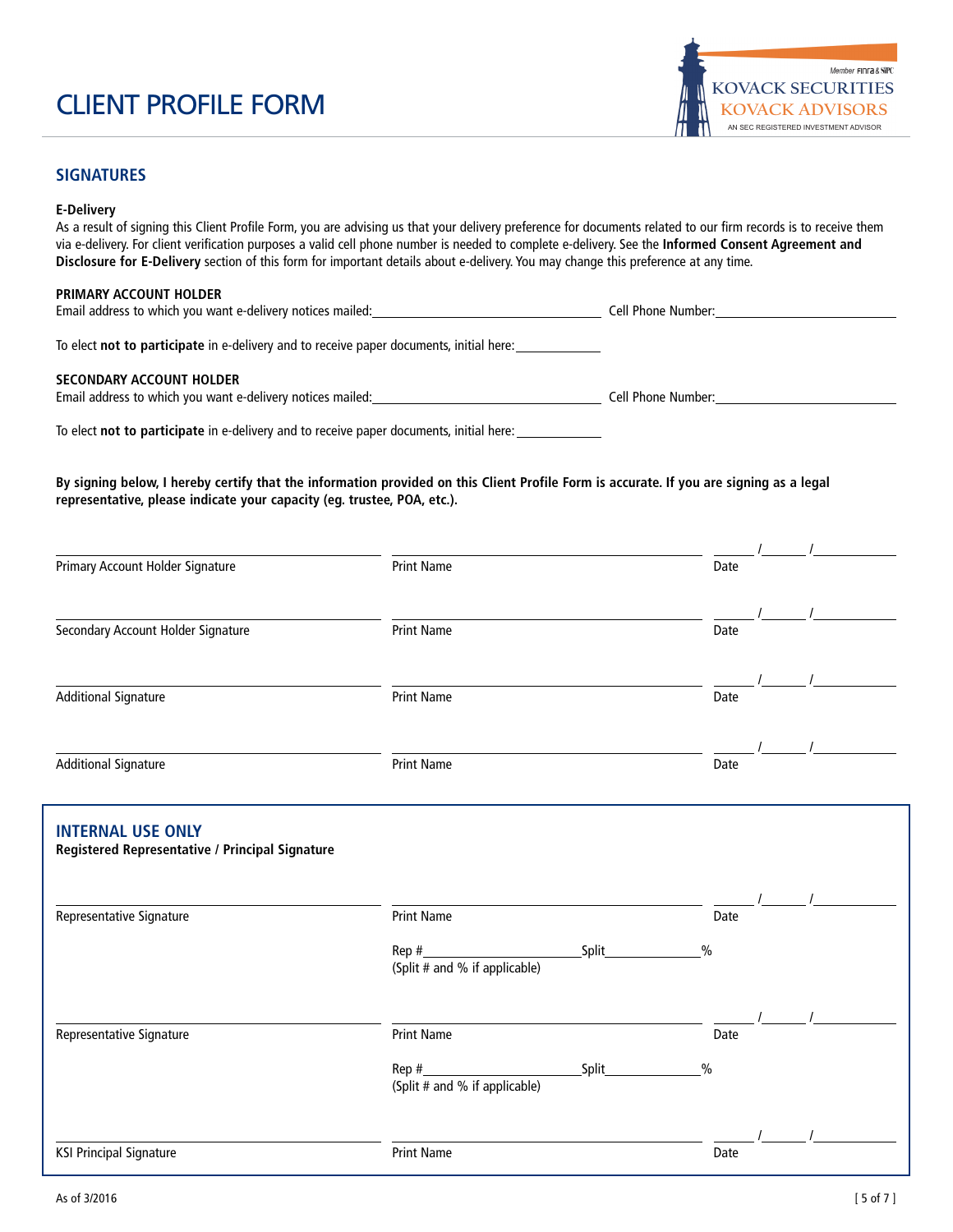

## **KOVACK SECURITIES, INC. / KOVACK ADVISORS, INC. INFORMED CONSENT AGREEMENT AND DISCLOSURE FOR ELECTRONIC DELIVERY**

By signing this Client Profile Form, you are electing to start receiving paperless documents about your accounts (such as New Account Notifications, Privacy Policies and Three Year Account Verification Letters) via e-delivery.

By signing the attached Client Profile Form (unless you indicate you do not want to receive these documents by e-delivery) you are providing your informed consent in order to receive electronic versions of certain documents related to all accounts with Kovack Securities, Inc. and/ or Kovack Advisors, Inc. By agreeing to electronic delivery, you will receive certain documents in paperless format instead of in hard copy. Your consent to receive documents in paperless form will be effective for all accounts and will remain effective until you notify us, in writing, that you are canceling or modifying your election. Even if you consent to electronic delivery of documents related to your accounts, you are entitled to request a paper version of any such document. To do so, you may call us at (800) 711-4078.

By signing this Client Profile Form, you are agreeing to promptly (within 10 business days) review the information we deliver to you electronically. You further agree to promptly (within 10 business days) notify us if you disagree with any of the information delivered to you electronically. You agree that all information provided in electronic format is good and effective delivery to you when sent to you or posted to the secure server, regardless of whether you access the information.

## **ACCOUNT INFORMATION**

At times we may send information related to your account. This may include information about:

- Our annual notice of privacy practices
- Annual financial disclosures
- Periodic updates to commission and fee schedules
- Changes to account features
- Amendments to your account agreement
- Confirmation of changes to your investment objectives
- Confirmation of information provided on your new account form (within 30 days of account opening)
- Notices about changes to Form ADV (our investment advisory disclosure form) or other required disclosures

When this information is available, you will receive email notification containing instructions on how to navigate to a secure web-page where you may securely access (and download if desired) your documents. Your documents will be viewable online indefinitely.

### **YOUR PRIVACY**

Email notifications sent to you as part of our electronic delivery process<sup>1</sup> will serve to notify you that a document is waiting to be viewed on a secure server. You will be able to access that document by clicking on a link provided in the email and securely logging in to view the document. You may then download or print the document. While the actual document will not be included in the email notification we send, we may include certain information to help you identify the account. This may include a portion of your name and/or a portion of your account number. Email notifications we send are not encrypted. If we receive notification (in the form of returned emails or otherwise) we may stop sending your documents via electronic delivery and commence paper mailings.

### **OUR VENDOR**

Docupace is a vendor that has been authorized by Kovack Securities and Kovack Advisors to manage its electronic delivery process by sending you email notifications and maintaining records related to your account. Our contract with Docupace requires them to maintain the privacy and security of your account information. Our privacy policies may be viewed at www.kovacksecurities.com and www.kovackadvisors.com.